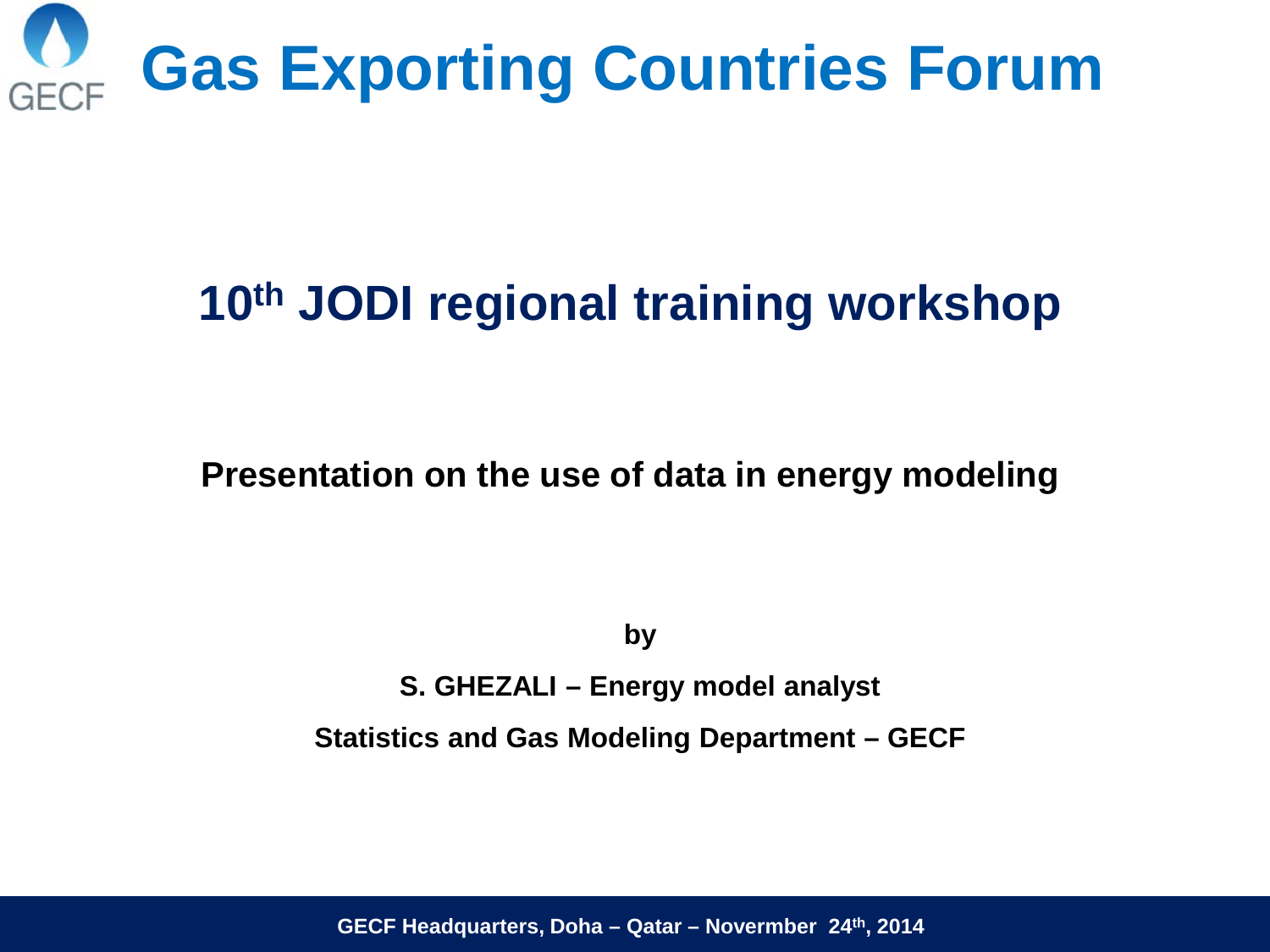## **Outline**

## ► Introduction.

- ► Use of data in energy modeling: Example of US National Energy Modeling System.
- ► Importance of data quality in energy modeling.
- ► Data quality assessment models.
- ▶ Recommendations.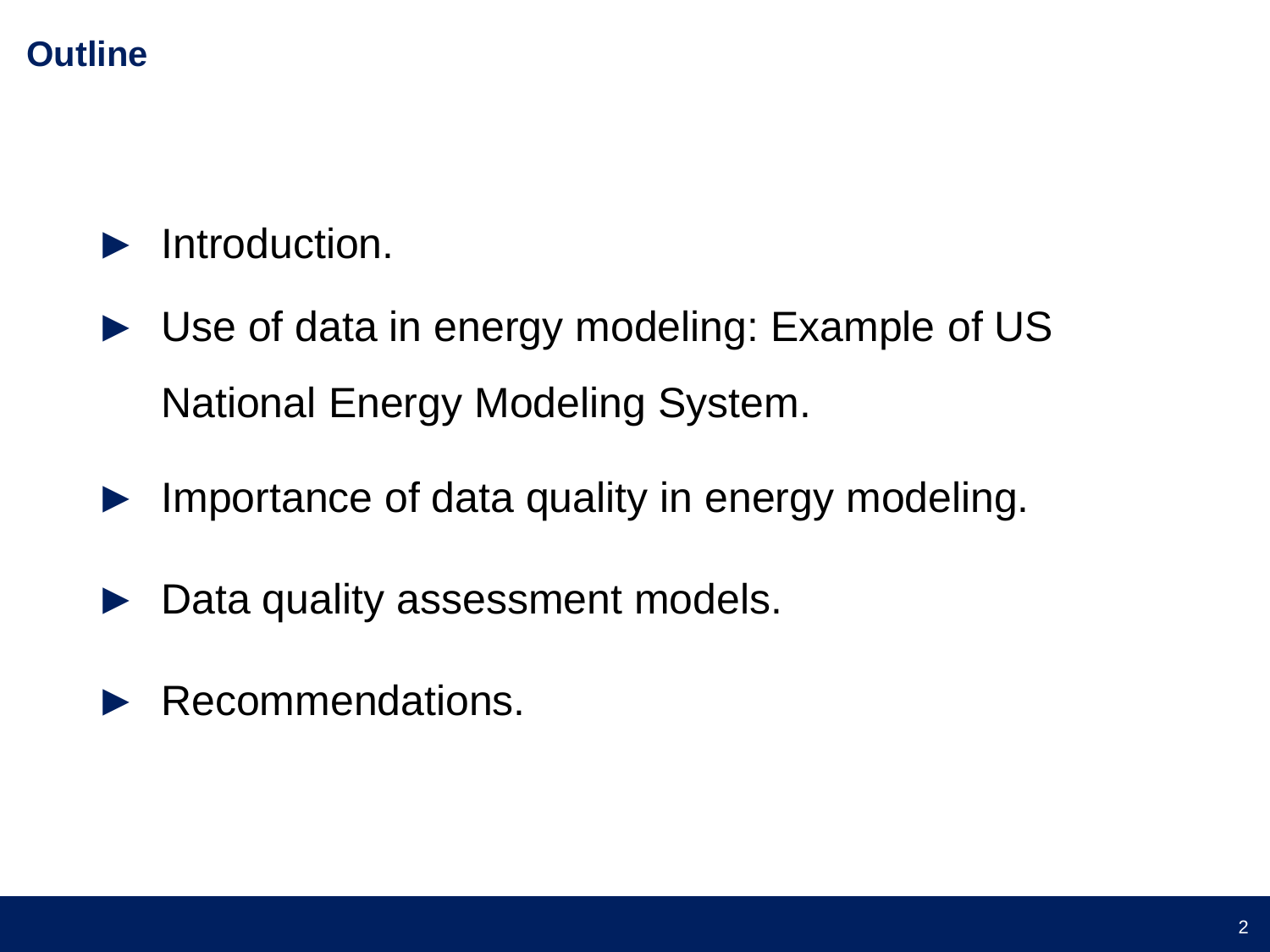### **Introduction**

### **Collecting Data?**

#### **Country**

- Evaluate energy sector/company operational/financial performance,
- Monthly reporting and monitoring,
- Fiscal duties,
- Regulation obligations,
- Energy sector value added,
- Economic growth update,
- Contribution to national income,
- Company operational & financial reports
- Regulation agencies / Energy ministry statistics/reports
- National statistics offices / Finance ministry

### JODI/IO's

- Increase global energy markets transparency,
- Reduce energy markets volatility,
- Work on same background reliable energy data,
- Elaborate comprehensive energy outlooks
- Give the right global energy market signals
- May trigger the launch of emergency plan if a market security issue occur
- Monthly market reports
- Annual statistical bulletins
- Short / medium / long term energy Outlooks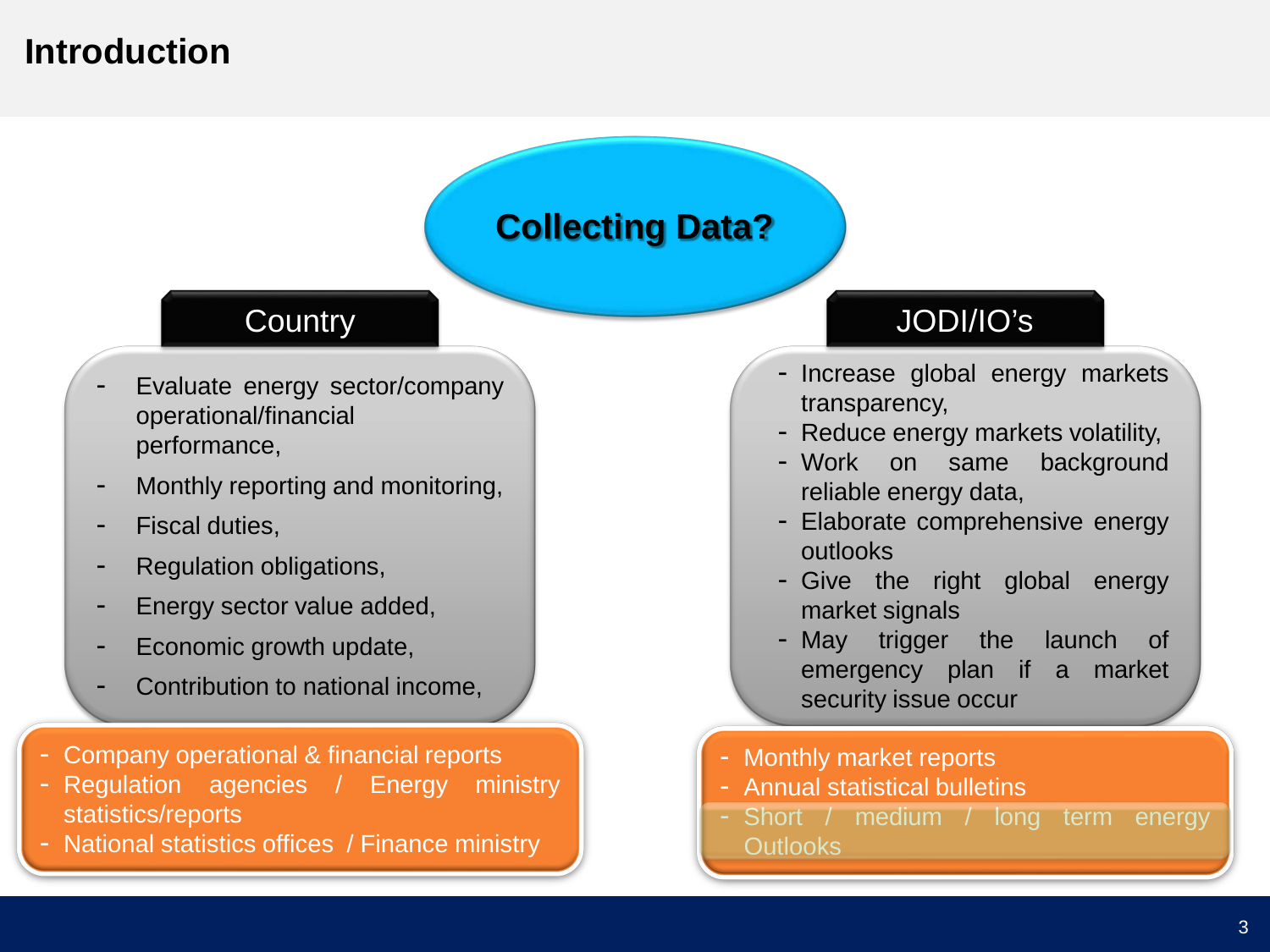#### **Use of data in energy modeling: Example of US National Energy Modeling System**

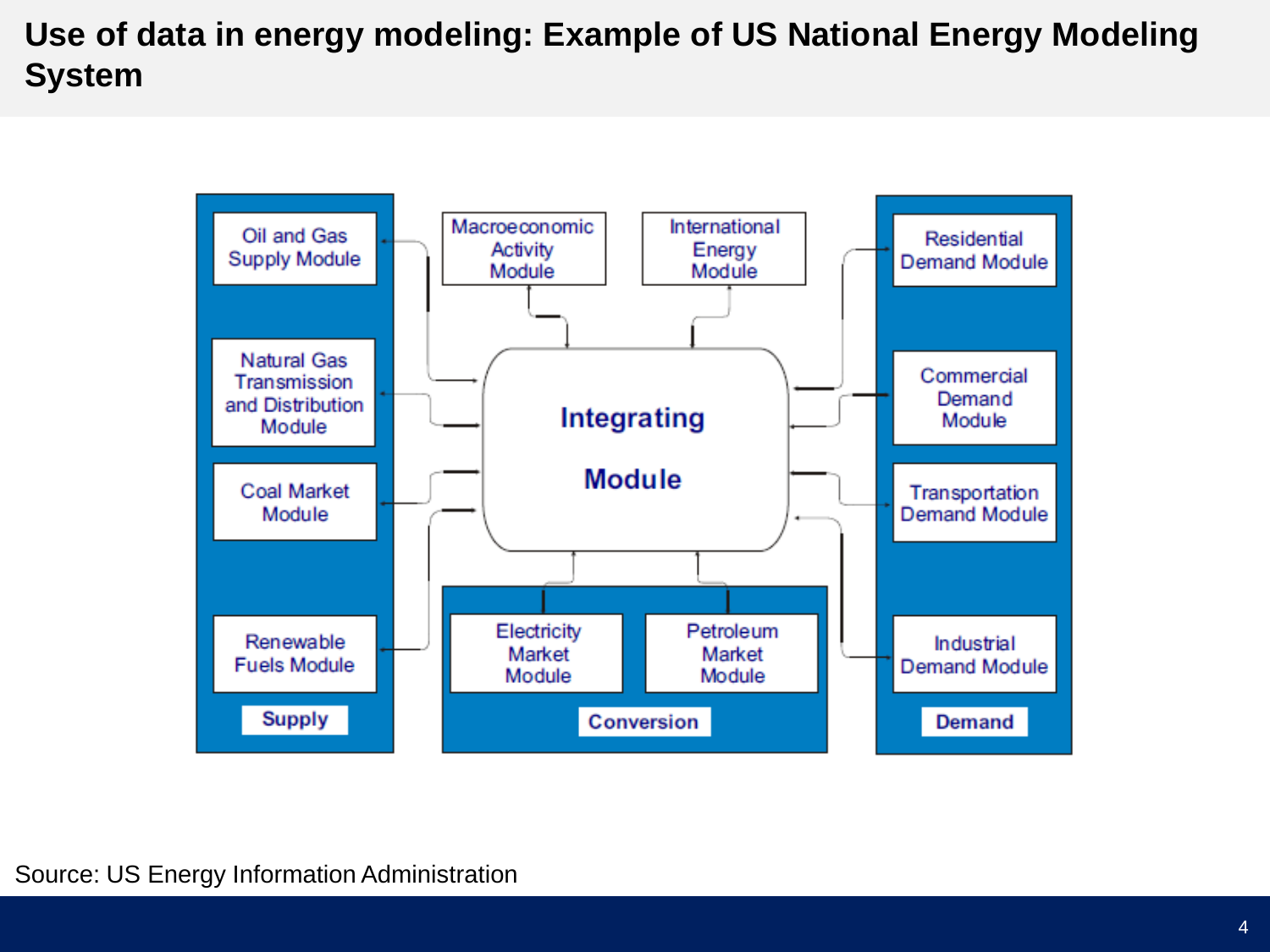#### **Use of data in energy modeling: Example of US National Energy Modeling System**



Source: US Energy Information Administration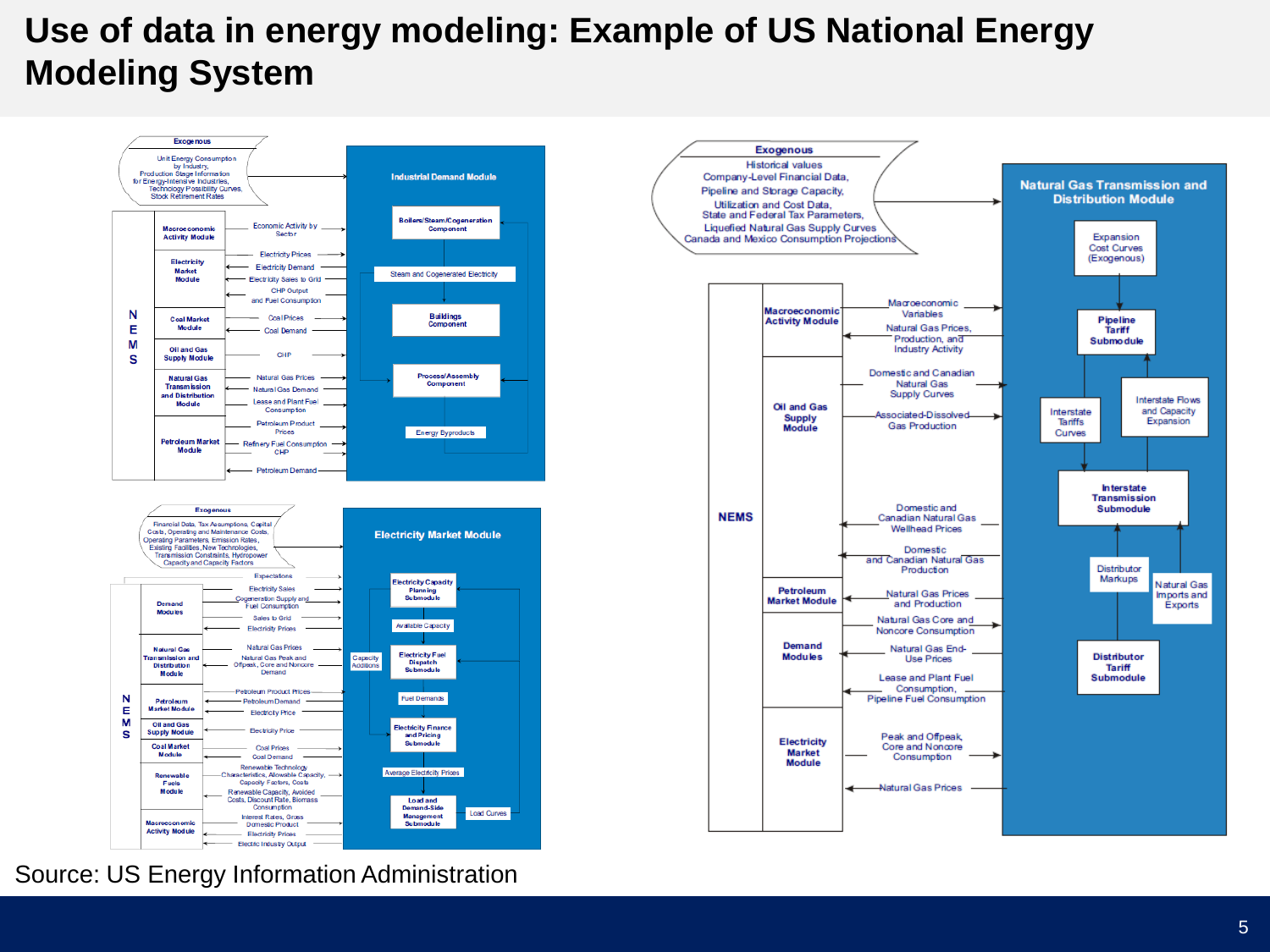## **Importance of data quality in energy modeling**

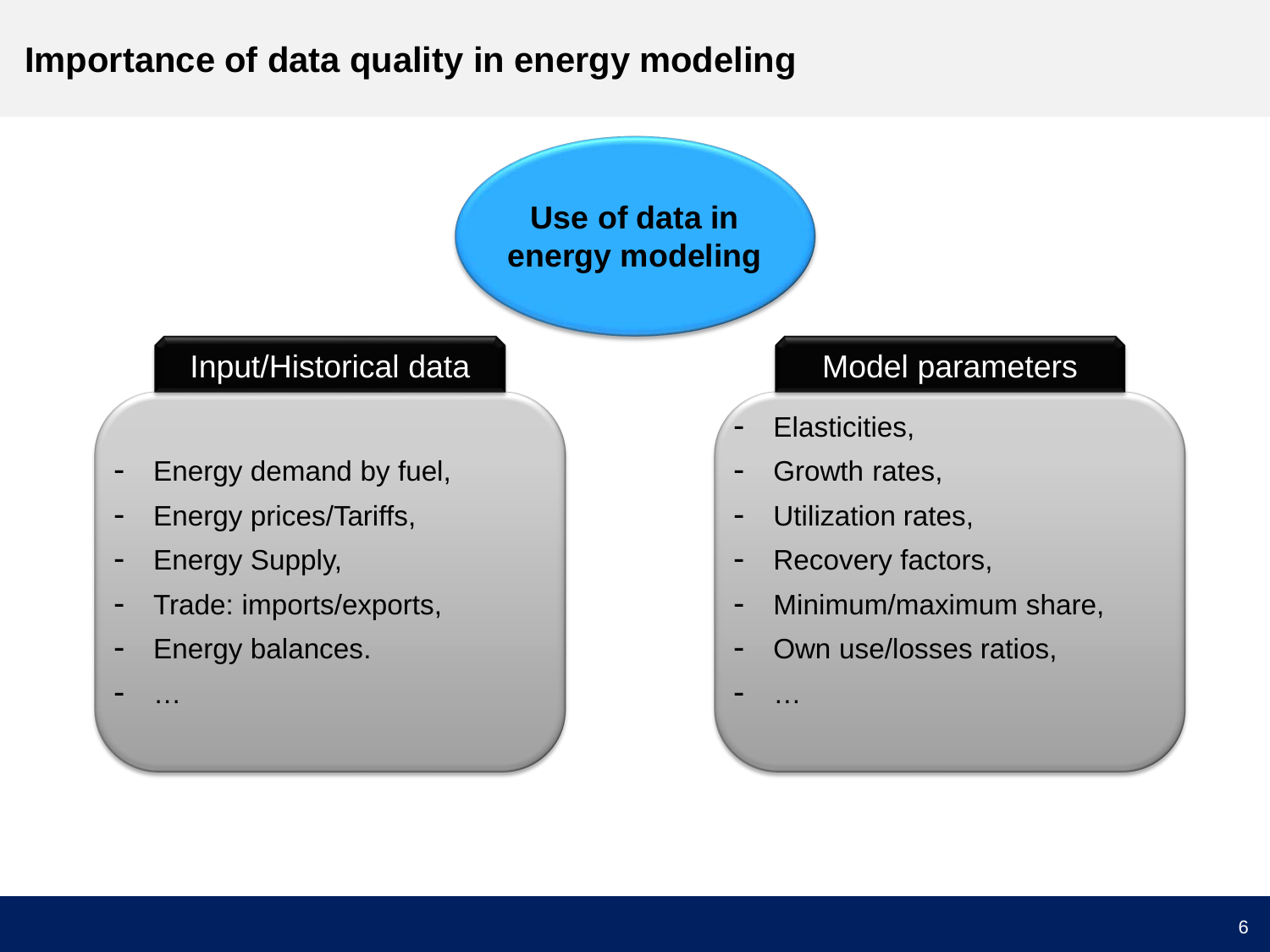#### **Data quality assessment models**



50% Failure rate or limited acceptance for data warehouses since 2004 (Gartner)

#### Causes of poor data quality

- Lack of supporting business processes
- Insufficient analysis techniques
- Data quality firewalls
- Business requirements documentation inexistent
- Undocumented definitions and missing semantics
- Inability to audit

#### **Process for data quality assessment**

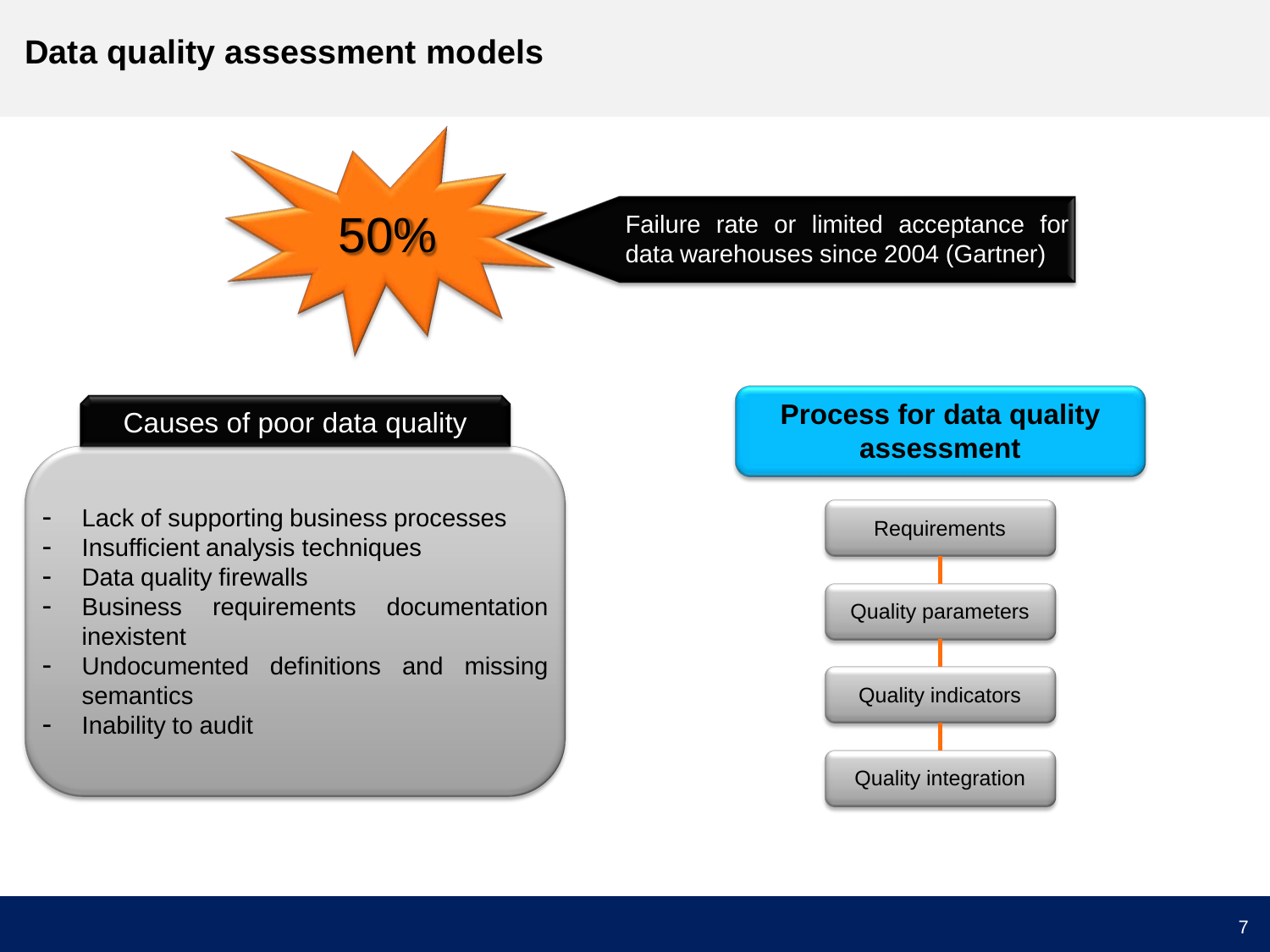- International energy data quality conference/workshop
- Jodi annual report
- Energy information system standardization (audit?)
- Harmonization of international energy reports schedules
- International energy market report